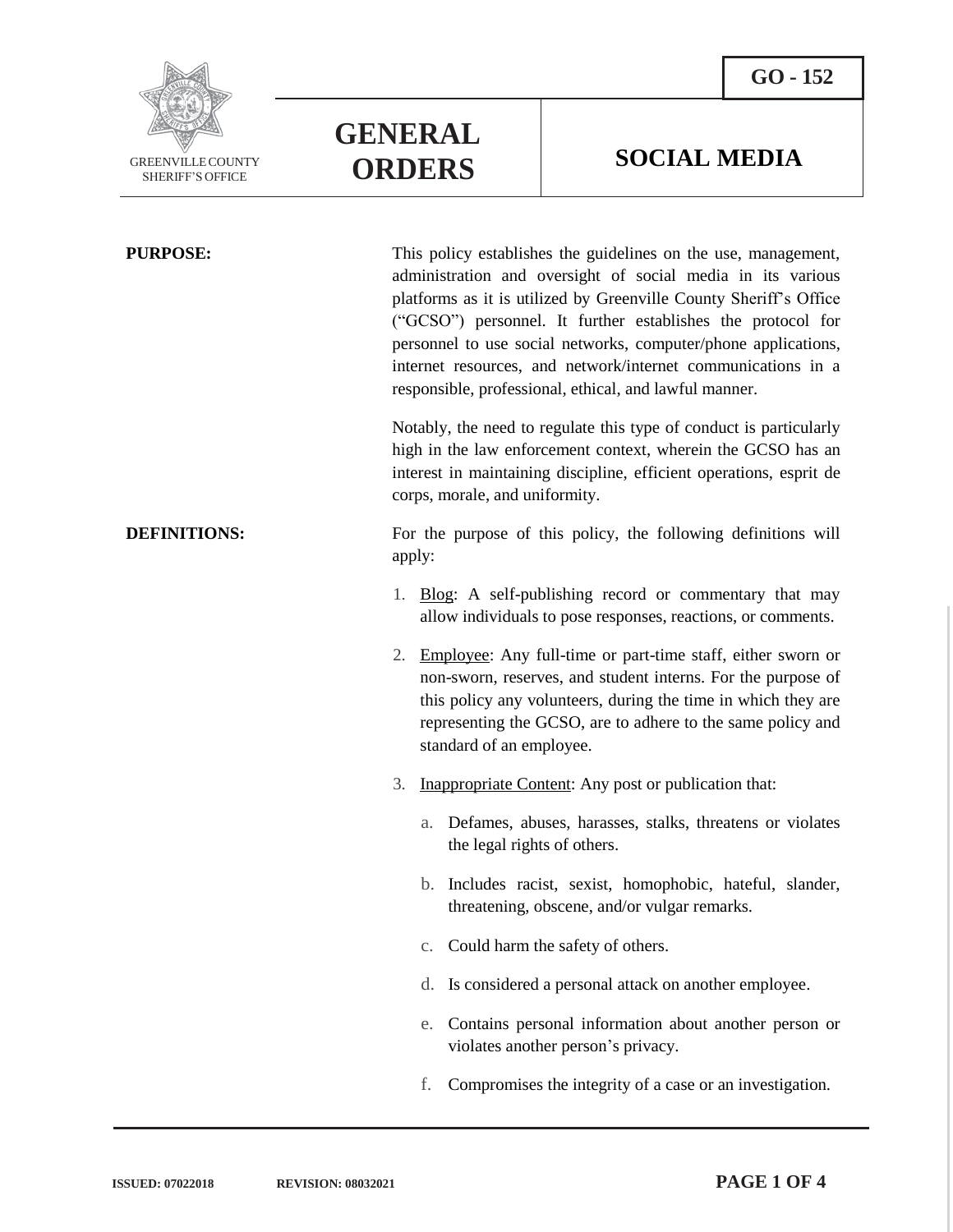- g. Contains material pertaining to an incident handled by the GCSO.
- h. Include the intellectual property of others, without written permission.
- i. Contains photographs or videos of employees or members of the public, without their permission
- j. Includes information about actual or potential claims and litigation involving the County or the GCSO
- k. Contains information deemed law enforcement sensitive.
- 4. Matters of Public Concern: Speech that "involves an issue of social, political, or other interest to a community," this however does not include "personal complaints and grievances about conditions of employment." *See Liverman v. City of Petersburg*, 844 F.3d 400, 409 (4th Cir. 2016).
- 5. Media Request: Any information that is intended to be published by the GCSO and is intended to be viewable to others via platforms that include television, print media, social media or any other resource used by media personnel to disseminate information.
- 6. Post: Material a person publishes, using video, photographs, written words, spoken words, or other forms of communication.
- 7. Profile: information used to describe a user on a particular site, to include social media platforms.
- 8. Social Media: Form of electronic communications through which users engage in online communities to share information, ideas, personal messages, and other content.
- 9. Social Network: Online platform where a user can create a profile, post or share information, and/or communicate.
- 10. Speech: Expression or communication of thoughts and/or feelings. Includes material considered insubordinate.

**POLICY GUIDELINES** Employees may identify themselves as representatives of the agency. However, if they do, their actions are reflective of the agency and will conform to the instant policy. If the employee identifies their employment with the agency, they take on the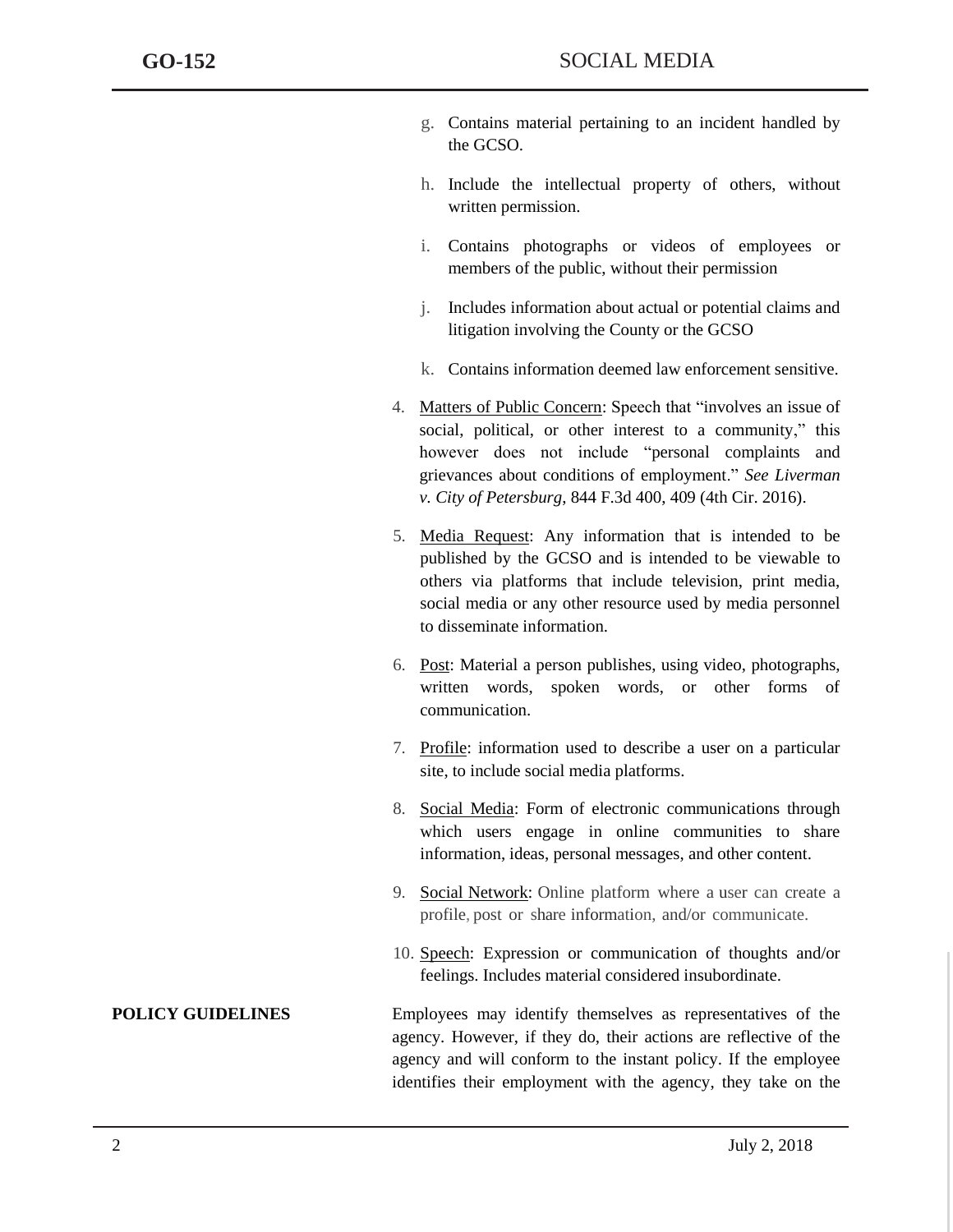responsibility for representing the agency in a professional manner from that period forward, while still employed by the agency. If the employee identifies themselves as a member of the agency, the employee must make it clear that the opinions expressed are solely those of the employee and do not represent the views of the agency. A sample practice of this would include:

> "The posts on this account, including but not limited to images, links, and comments left by others, are my own and don't necessarily represent my employer's positions, strategies or opinions."

By identifying yourself on your personal social media accounts as an employee of Greenville County and of the GCSO, you create a blurred boundary between your professional life and your personal life. If you choose to identify yourself in a manner that informs others of your employment, be sure that the content is consistent with the high standards and values associated with this agency.

You should use common sense and recognize that you are legally liable for anything you write or present online. You can be sued by any person or entity that views your commentary, content, or images as defamatory, pornographic, proprietary, harassing, libelous or creating a hostile work environment. Employees are reminded that engaging in prohibited speech, may provide grounds for undermining or impeaching an employee's testimony in criminal and civil hearings.

**TRAINING:** All employees will receive training to become familiar with and adhere to the provisions of this policy. Employees may also receive information and reminders pertaining to this policy via internal mail, and occasional network log-on reminders through PowerDMS.

> All GCSO personnel shall use computers, computer applications, computer programs, Internet resources, and network/Internet communications in a responsible, professional, ethical, and lawful manner.

**MEDIA REQUESTS:** By identifying yourself as an employee of the GCSO, users might receive inquiries for comments and/or interviews from media outlets. In accordance to General Order 115, all media